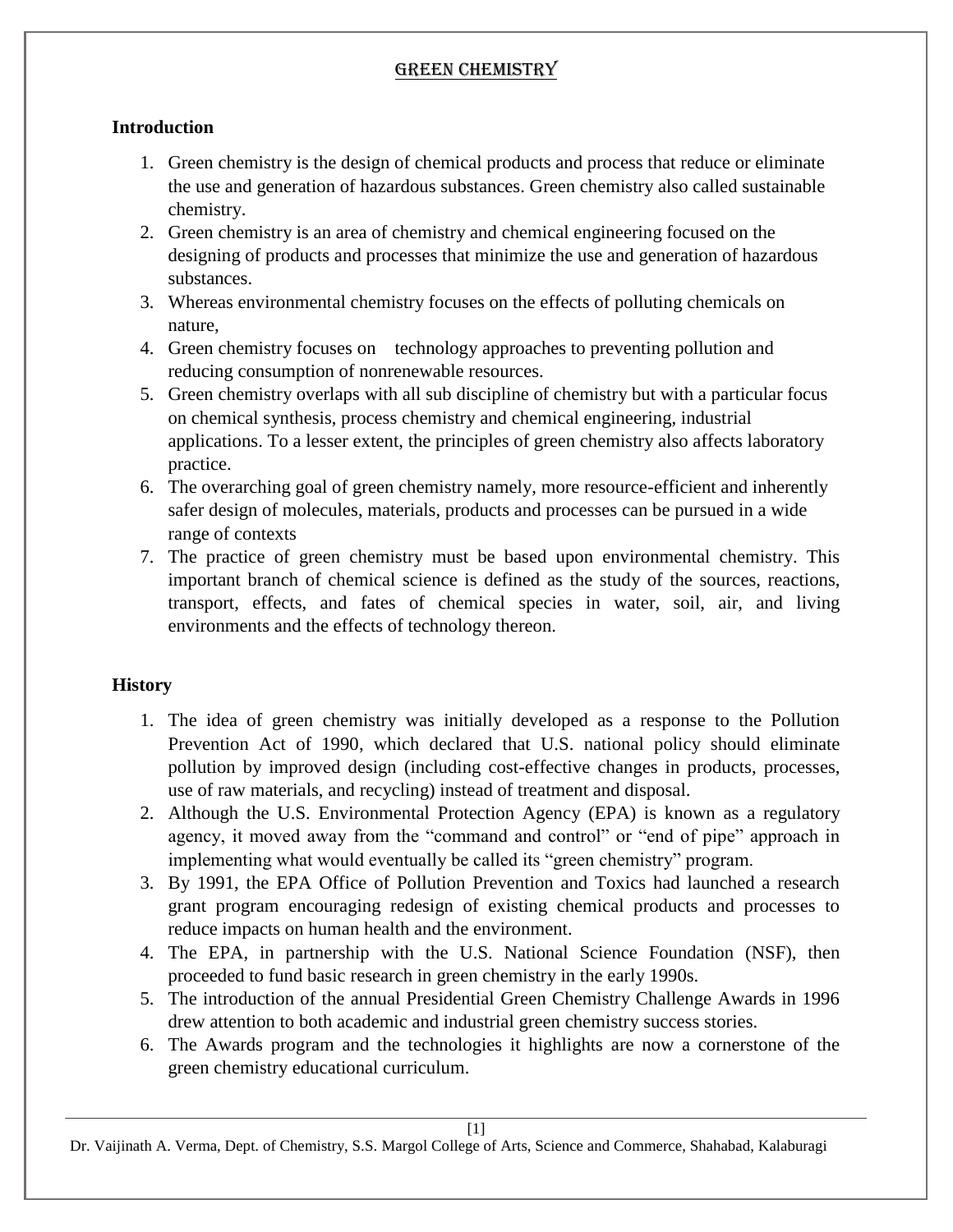- 7. The mid-to-late 1990s saw an increase in the number of international meetings devoted to green chemistry, such as the Gordon Research Conferences on Green Chemistry, and green chemistry networks developed in the United States, the United Kingdom, Spain, and Italy.
- 8. The 12 Principles of Green Chemistry were published in 1998, providing the new field with a clear set of guidelines for further development. In 1999, the Royal Society of Chemistry launched its journal Green Chemistry.
- 9. In the last 10 years, national networks have proliferated, special issues devoted to green chemistry have appeared in major journals, and green chemistry concepts have continued to gain traction.
- 10. A clear sign of this was provided by the citation for the 2005 Nobel Prize for Chemistry awarded to Chauvin, Grubbs, and Schrock, which commended their work as "a great step forward for green chemistry"

### **Green Chemistry: Future**

- 1. Many challenges still lie ahead, and the solutions will be found not only in the discipline of chemistry but at its interfaces with engineering, physics, and biology.
- 2. New developments in toxicology such as predictive toxicology and toxicogenomics are making it ever more possible to advance the most important concept in Green Chemistry: design.
- 3. Green Chemistry must establish a comprehensive set of design principles and interdisciplinary cooperation to move toward routine consideration of hazards as molecular properties just as malleable to chemists as solubility, melting point, or color.
- 4. The brief history of the field of Green Chemistry is marked with extraordinary creativity and accomplishments in achieving the dual goal of merging superior environmental and economic performance. This has generally been accomplished through the important tactic of improving a single important element or characteristic such as toxicity, persistence, or energy consumption.
- 5. The powerful reality that is beginning to be realized and that must be exploited in the future is that the Principles of Green Chemistry can be approached as a unified system.
- 6. Rather than thinking of the principles as isolated parameters to be optimized separately, one can view the principles as a cohesive system with mutually reinforcing components.
- 7. This approach will be particularly important as we strive to understand the fundamentals of sustainability. While many of the current approaches seek to address important elements of sustainability, e.g., energy, or water, or food, it is important to recognize that all of these elements of sustainability are inextricably linked.
- 8. Therefore, one important strategy will be to address these interconnected issues at the place where they all intersect: the molecular level. While no one would argue that this makes the challenges easy, it does become conceptually more straightforward through the principles of Green Chemistry.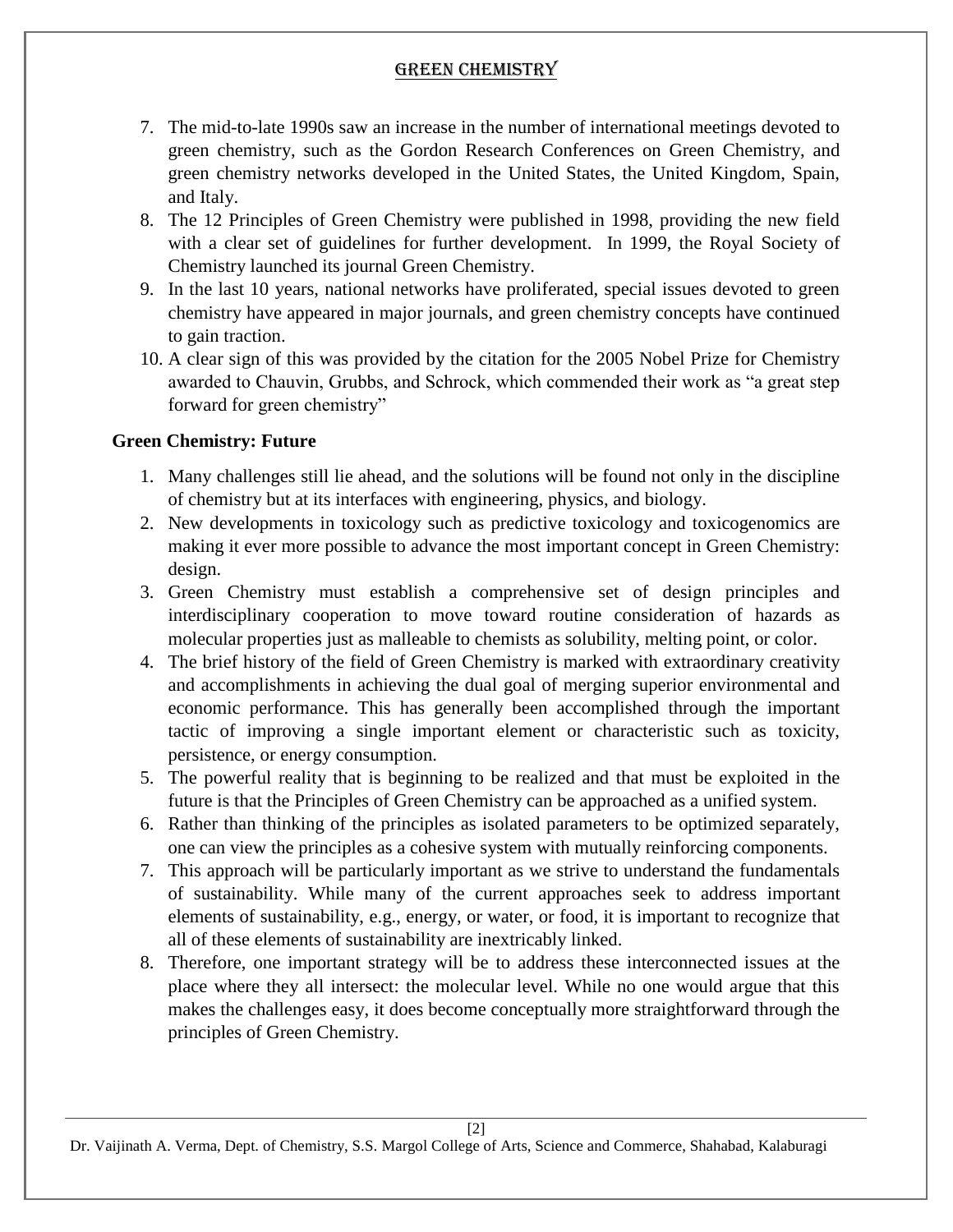### **Definition**

Green Chemistry is the utilization of a set of principles that reduces or eliminates the use or generation of hazardous substances in the design, manufacture and application of chemical product. .

The term green chemistry is defined as: The invention, design and application of chemical products and processes to reduce or to eliminate the use and generation of hazardous substances.

Looking at the definition of green chemistry,

- The first thing one sees is the concept of invention and design. By requiring that the impacts of chemical products and chemical processes are included as design criteria,
- The definition of green chemistry inextricably links hazard considerations to performance criteria.
- Another aspect of the definition of green chemistry is found in the phrase "use and generation".
- Rather than focusing only on those undesirable substances that might be inadvertently produced in a process, green chemistry also includes all substances that are part of the process.
- Green chemistry is a tool not only for minimizing the negative impact of those procedures aimed at optimizing efficiency, although clearly both impact minimization and process optimization are legitimate and complementary objectives of the subject.
- Green chemistry, however, also recognizes that there are significant consequences to the use of hazardous substances, ranging from regulatory, handling and transport, and liability issues, to name a few.
- To limit the definition to deal with waste only, would be to address only part of the problem.

In 1998,Paul Anastas(who then directed the green chemistry program at US EPA) and John C. Warner (then of Polaroid corporation) Published a set of Principles to guide the practice of green chemistry. The twelve principles address a range of way to reduce the environmental and heal impact of chemical production and also indicates research priorities for the development of green chemistry

The principles cover such concepts

- 1. The design of process to maximize the amount of raw material the ends up in product.
- 2. The use of renewable material feedstock's and energy sources
- 3. The use of safe, environmentally benign substances, including solvents whenever possible
- 4. The design of energy efficient processes
- 5. Avoiding the production of waste, this is viewed as the ideal form of waste managements.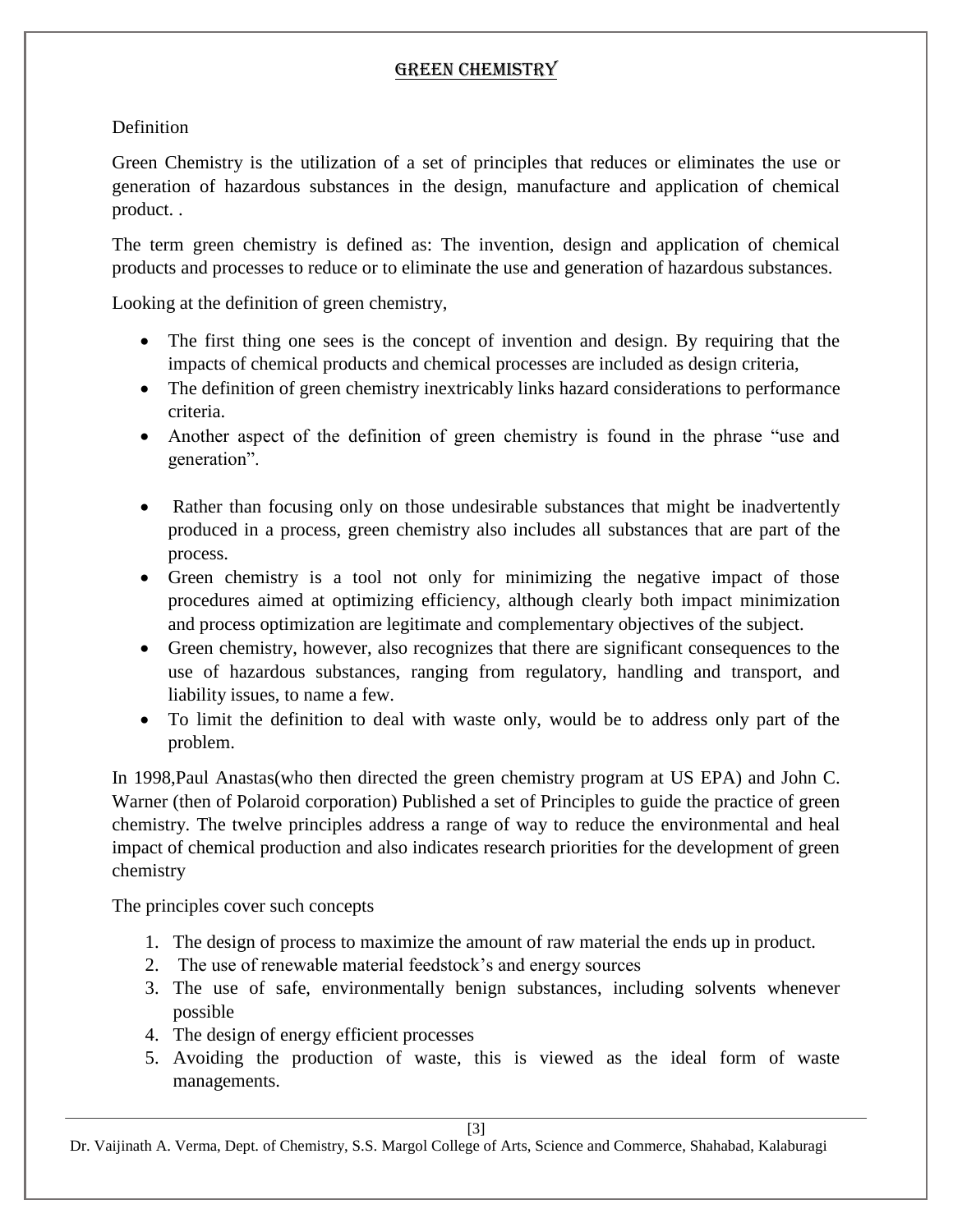### **The Twelve Principles of Green Chemistry**

#### 1. **Prevention**

It is better to prevent waste than to treat or clean up waste after it has been created.

#### 2. **Atom Economy**

Synthetic methods should be designed to maximize the incorporation of all materials used in the process into the final product.

### 3. **Less Hazardous Chemical Syntheses**

Wherever practicable, synthetic methods should be designed to use and generate substances that possess little or no toxicity to human health and the environment.

### 4. **Designing Safer Chemicals**

Chemical products should be designed to effect their desired function while minimizing their toxicity.

## 5. **Safer Solvents and Auxiliaries**

The use of auxiliary substances (e.g., solvents, separation agents, etc.) should be made unnecessary wherever possible and innocuous when used.

# 6. **Design for Energy Efficiency**

Energy requirements of chemical processes should be recognized for their environmental and economic impacts and should be minimized. If possible, synthetic methods should be conducted at ambient temperature and pressure.

### 7. **Use of Renewable Feedstocks**

A raw material or feedstock should be renewable rather than depleting whenever technically and economically practicable.

### 8. **Reduce Derivatives**

Unnecessary derivatization (use of blocking groups, protection/ deprotection, temporary modification of physical/chemical processes) should be minimized or avoided if possible, because such steps require additional reagents and can generate waste.

### 9. **Catalysis**

Catalytic reagents (as selective as possible) are superior to stoichiometric reagents.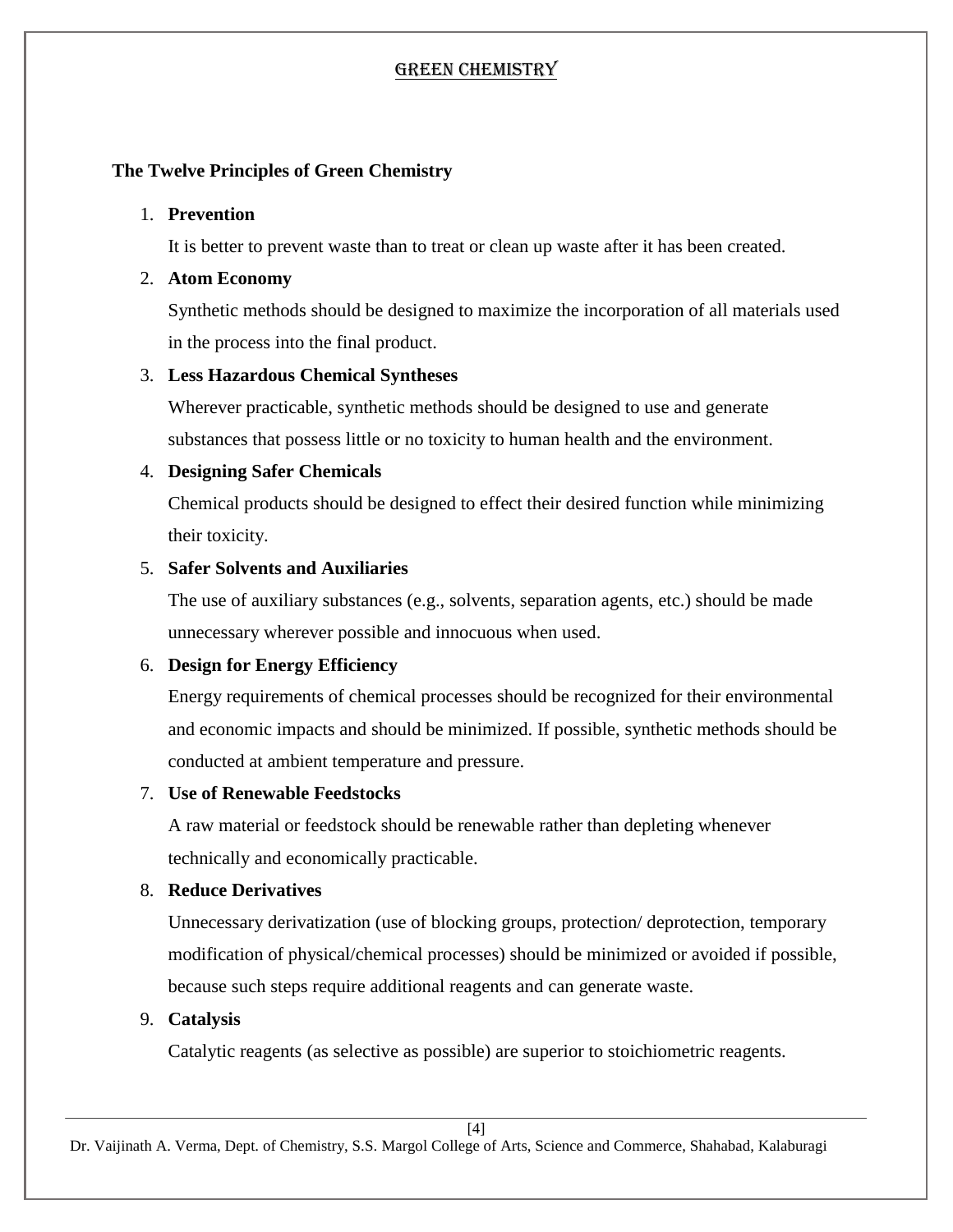#### 10. **Design for Degradation**

Chemical products should be designed so that at the end of their function they break down into innocuous degradation products and do not persist in the environment.

#### 11. **Real-time analysis for Pollution Prevention**

Analytical methodologies need to be further developed to allow for real-time, in-process monitoring and control prior to the formation of hazardous substances.

#### 12. **Inherently Safer Chemistry for Accident Prevention**

Substances and the form of a substance used in a chemical process should be chosen to minimize the potential for chemical accidents, including releases, explosions, and fires.

Need of Green chemistry in our day to day lifecycle

- Green chemistry is the new and rapid emerging branch of chemistry.
- The beginning of green chemistry is considered as a response to the need to reduce the damage of the environment by man-made materials and the processes used to produce them.
- Green chemistry could include anything from reducing waste to even disposing of waste in the correct manner.
- All chemical wastes should be disposed of in the best possible manner without causing any damage to the environment and living beings.
- This presents selected examples of implementation of green chemistry principles in everyday life

### GREEN CHEMISTRY IN DAY-TO-DAY LIFE

1. Green Dry Cleaning of Clothes

Perchloroethylene (PERC),  $Cl_2C=Cl_2$  is commonly being used as a solvent for dry cleaning. It is now known that PERC contaminates ground water and is a suspected carcinogen. A technology, known as Micell technology developed by Joseph De Simons, Timothy Romark, and James McClain made use of liquid  $CO<sub>2</sub>$  and a surfactant for dry cleaning clothes, thereby replacing PERC.

Dry cleaning machines have now been developed using this technique. Micell Technology has also evolved a metal cleaning system that uses  $CO<sub>2</sub>$  and a surfactant thereby eliminating the need of halogenated solvents.

- 2. Versatile Bleaching Agents
	- 1. It is common knowledge that paper is manufactured from wood (which contains about 70% polysaccharides and about 30% lignin).
	- 2. For good quality paper, the lignin must be completely removed. Initially, lignin is removed by placing small chipped pieces wood into a bath of sodium hydroxide (NaOH) and sodium sulphide (Na<sub>2</sub>S).

[5]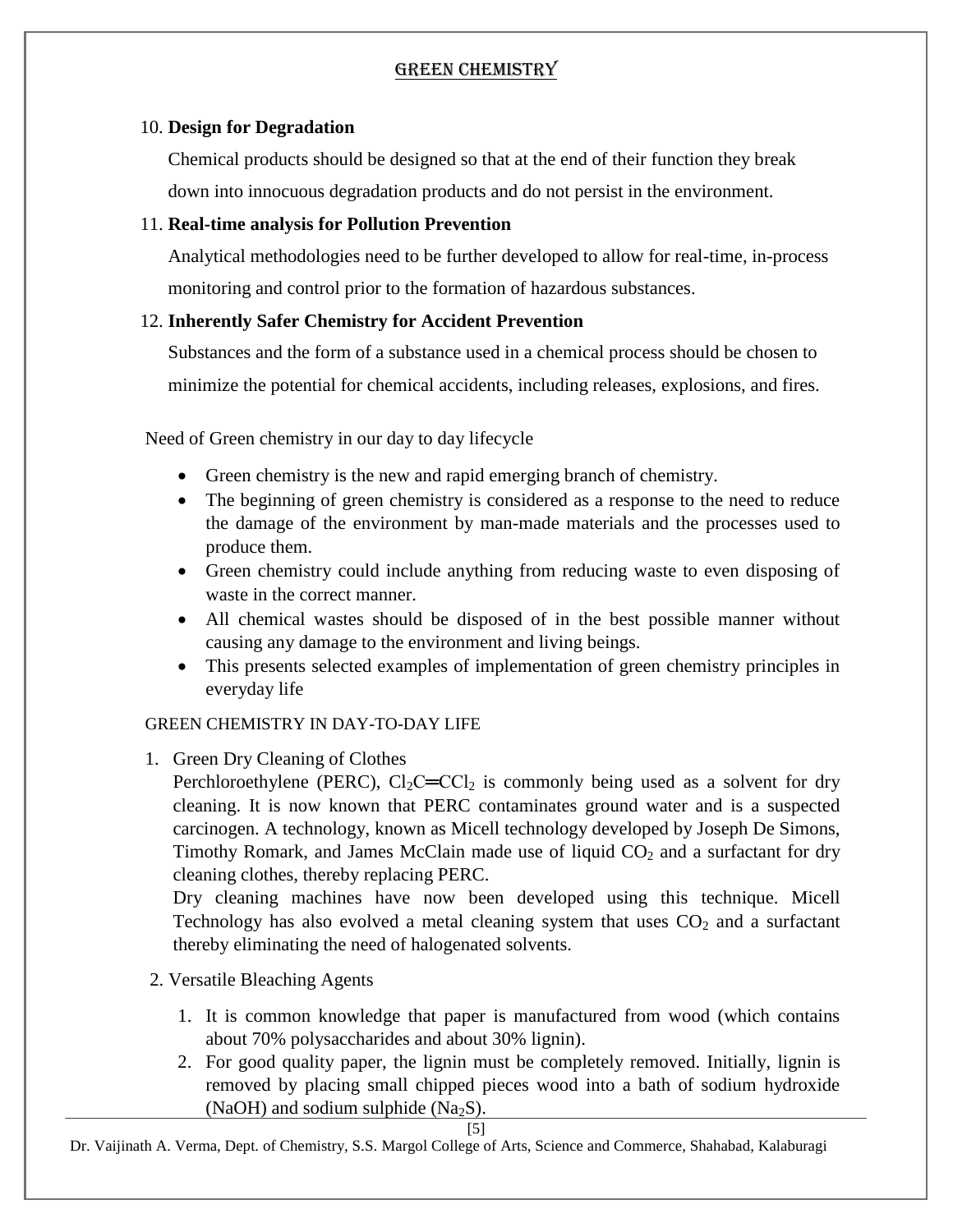- 3. By this process about 80-90% of lignin is decomposed. The remaining lignin was so far removed through reaction with chlorine gas  $(Cl<sub>2</sub>)$ .
- 4. The use of chlorine removes all the lignin (to give good quality white paper) but causes environmental problems.
- 5. Chlorine also reacts with aromatic rings of the lignin to produce dioxins, such as 2,3,4-tetrachloropdioxin and chlorinated furans.
- 6. These compounds are potential carcinogens and cause other health problems.
- 7. These halogenated products find their way into the food chain and finally into products, pork, beef and fish. In view of this, use of chlorine has been discouraged. Subsequently, chlorine dioxide was used.
- 8. Other bleaching agents like hydrogen per oxide  $(H_2O_2)$ , ozone $(O_3)$  or oxygen  $(O_2)$ also did not give this the desired results.
- 9. A versatile agent has been developed by Terrence Collins of Camegie Mellon University.
- 10. It involves the use of  $H_2O_2$  as a bleaching agent in the presence of some activators known as TAML activators that as catalysts which promote the conversion of  $H_2O_2$ into hydroxyl radicals that are involved in oxidation (bleaching).
- 11. The catalytic of TAML activators allow  $H_2O_2$  to break down more lignin in a shorter time and at much lower temperature. These bleaching agents find use in laundry and results in lesser use of water.
- 3. Green Solution to Turn Turbid Water Clear

Tamarind seed kernel powder, discarded as agriculture waste, is an effective agent to make municipal and industrial waste water clear.

- 1. The present practice is to use Al-salt to treat such water.
- 2. It has been found that alum increases toxic ions in treated water and could cause diseases like Alzheimer's. On the other hand kernel powder is not- toxic and is biodegradable and cost effective. For the study, four flocculants namely tamarind seed kernel powder, mix of the powder and starch, starch ad alum were employed.
- 3. Flocculants with slurries were prepared by mixing measured amount of clay and water.
- 4. The result showed aggregation of the powder and suspended particles were more porous and allowed water to ooze out and become compact more easily and formed larger volume of clear water.
- 5. Starch flocks on the other hand were found to be light weight and less porous and therefore didn't allow water to pass through it easily.
- 6. The study establishes the powder's potential as an economic flocculants with performance close more established flocculants such as  $K_2SO_4Al_2(SO4)_3.4H_2O$ (potash alum)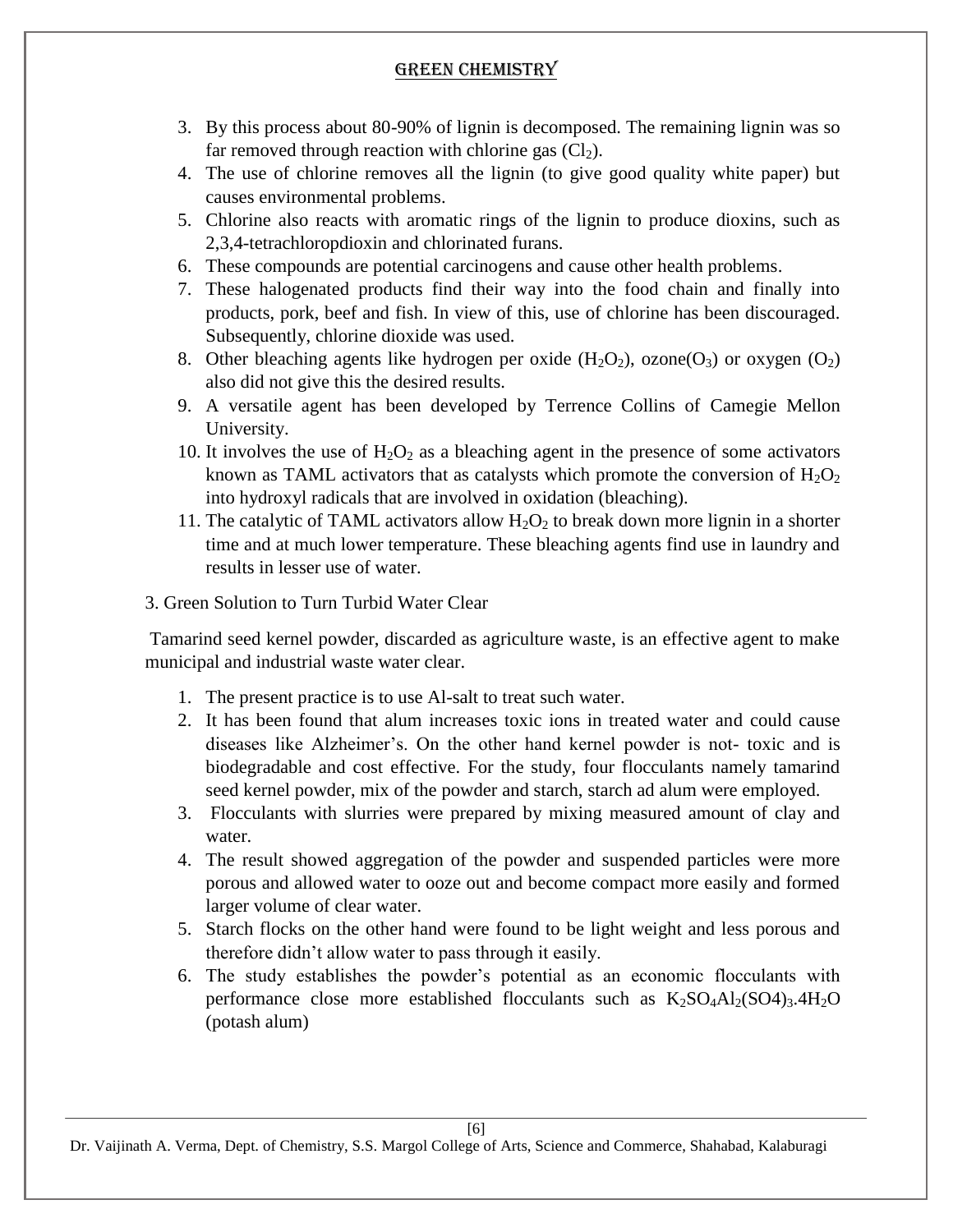Green synthesis

- 1. Adipic acid ( Traditional synthesis)
	- i. It is currently produce at around more than10 lakhs liters used benzene for synthesis of adipic acid.
	- ii. Adipic acid is a very popular starting material for nylon-6-6 and catechol synthesis widely used in pharmaceutical and pesticide industries



This ecofriendly method did not produce toxic waste, moreover, it is yield and reaction mas efficiency is 90 and 67% . Biocatalyst method for the synthesis of adipic acid from D-glucose has also been promoted where generally transgenic bacteria nontoxic stain.

#### 2. Urethane

- 1. Urethane is required in large quantities for the manufacture of polyurethane a class of number of commercial applications.Urethane is a synthetic crystalline compound used in the manufacture of pesticides, fungicides, cosmetics, and pharmaceuticals.
- 2. Previously, it was considered to be an effective veterinary anesthetic. "Ethyl carbamate" and "ethyl urethane" are synonyms for urethane.
- 3. Though polyurethane products may generally be known as "urethanes," polyurethane is not at all the same as ethyl carbamate (called urethane).
- 4. These units of urethane have a definite number of atoms of oxygen, nitrogen, carbon, and [hydrogen](http://www.differencebetween.net/science/chemistry-science/difference-between-hydrogen-peroxide-and-rubbing-alcohol/) arranged in a particular pattern.

[7]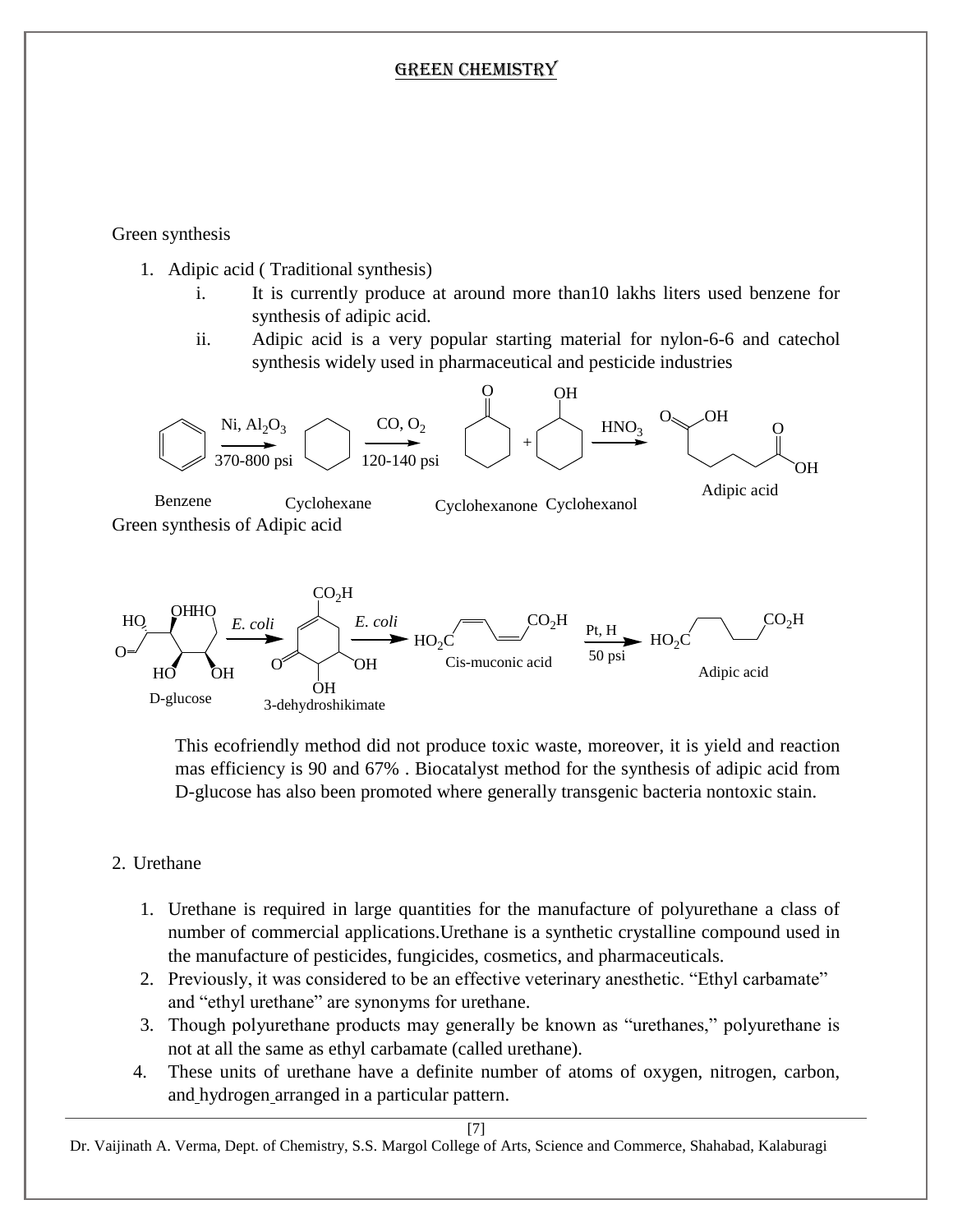i. Synthesis of urethane (traditional method) The urethane was synthesis earlier using phosgene, an extremely hazardous chemical

|                  | $RNH_{2}$ + COCl <sub>2</sub> $\longrightarrow$ RNCO + 2HCl <sup>R'-OH</sup> RNHCO <sub>2</sub> R' |          |
|------------------|----------------------------------------------------------------------------------------------------|----------|
| Aniline Phosgene | Isocyanate                                                                                         | Urethane |

ii. Green synthesis

Mansanto Company has developed a method for the synthesis of urethane eliminating the use of phosgene.

Aniline  $RNH_2 + CO_2 \longrightarrow RNCO + H_2O$ R'-OH  $RNHCO<sub>2</sub>R'$ Carbon dioxide Isocyanate Urethane

#### 3. Ibuprofen

Ibuprofen is one of the product used in large quantities for making pharmaceutical drugs like to relieve pain (pain killers) from various conditions such as **headache**, dental pain, menstrual cramps, muscle aches, or arthritis. It is also used to reduce **fever** and to relieve minor aches and pain due to the common cold or flu. Ibuprofen is a nonsteroidal anti-inflammatory drug (NSAID).

- **The Boots Company PLC** developed and patented the six step brown synthesis of ibuprofen in the 1960s.
- The synthesis process results in millions of pounds of unwanted, unutilized, and unrecycled waste chemical byproducts that have to be treated or disposed of each year.
- The percentage **atom economy** of the brown synthesis of ibuprofen is  $40\% \rightarrow 60\%$  (by weight) of all reagent atoms are incorporated into unwanted byproduct or waste.
	- 1. Synthesis of ibuprofen from substituted benzene